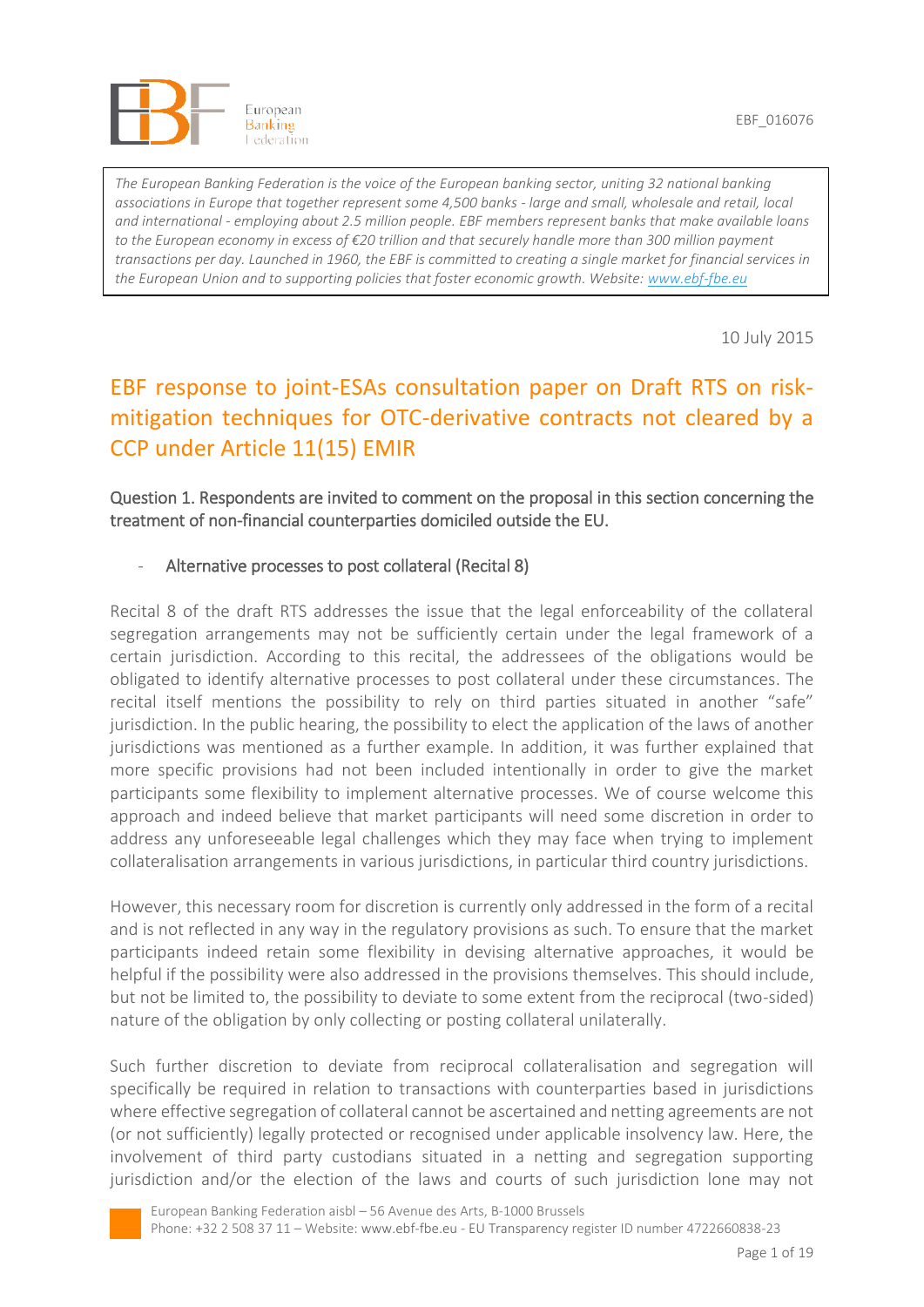

sufficiently safeguard the effectiveness of netting and segregation agreements in the case of an insolvency and an exchange of collateral may actually increase the risk exposure of the posting party rather than reducing it.

In such circumstances, alternative approaches will need to be permissible which go beyond the involvement of third parties and election of the laws and courts of supportive jurisdictions. Such further alternative approaches should include (without intending to limit the choice of other, effective alternatives)

- Reliance on third party guarantees securing the obligations of the relevant counterparty
- The introduction of a threshold amount for uncollateralised transactions for specific circumstances/jurisdictions/markets.

When it comes to posting margin to counterparties in non-netting jurisdictions (whether third countries or EU, as the case may be), it may not be feasible to find satisfactory alternative arrangements (other than through the gross based capital charges). Since the requirement to post margin could increase the systemic risk in the transactions with counterparties located in jurisdictions where the close-out netting is not enforceable, EBF would recommend to remove the obligation to post collateral in the context of transactions entered into with counterparties domiciled in jurisdictions in which the close-out netting would not be enforceable upon insolvency of a local party or where it is not possible to guarantee the effectiveness of the segregation agreements.

# Treatment of non-EU non-financial counterparties (Art. 2 GEN):

The EBF welcomes the equality of treatment to ensure level playing fields internationally, and in particular the ESAs proposal to exclude from the EMIR margin rules non-EU entities that if based in the EU would be non-financial counterparties.

The EBF would also seek clarifications about the exact treatment of non-EU sovereigns and specifically whether they will benefit from the same exemptions than the ones for EU sovereigns. We note that the proposed Article 3 GEN seems to be flexible enough to consider this issue however we would appreciate if the ESAs could expressly indicate what the applicable regime in such a case is.

# Exchange of margins with third country entities (Art. 3 GEN):

The draft RTS requires posting margins to the third country counterparties, whether the third country is willing or able to receive the collateral assets in a way compliant with the EU regulations. As a result, when trading with EU counterparties, third country entities would not only face a higher transaction cost which is already created by the obligation to post margin to the EU based counterparty, they would furthermore face an infrastructure cost associated with the collection of margin in a way that fully complies with the EU regulations. Such third country entities may not be willing to engage heavy resources to comply with the regulation which is not imposed by their home regulator. As a result, they may stop trading with the EU counterparties, therefore third country entities should not be obliged to collect margin from their EU counterparties.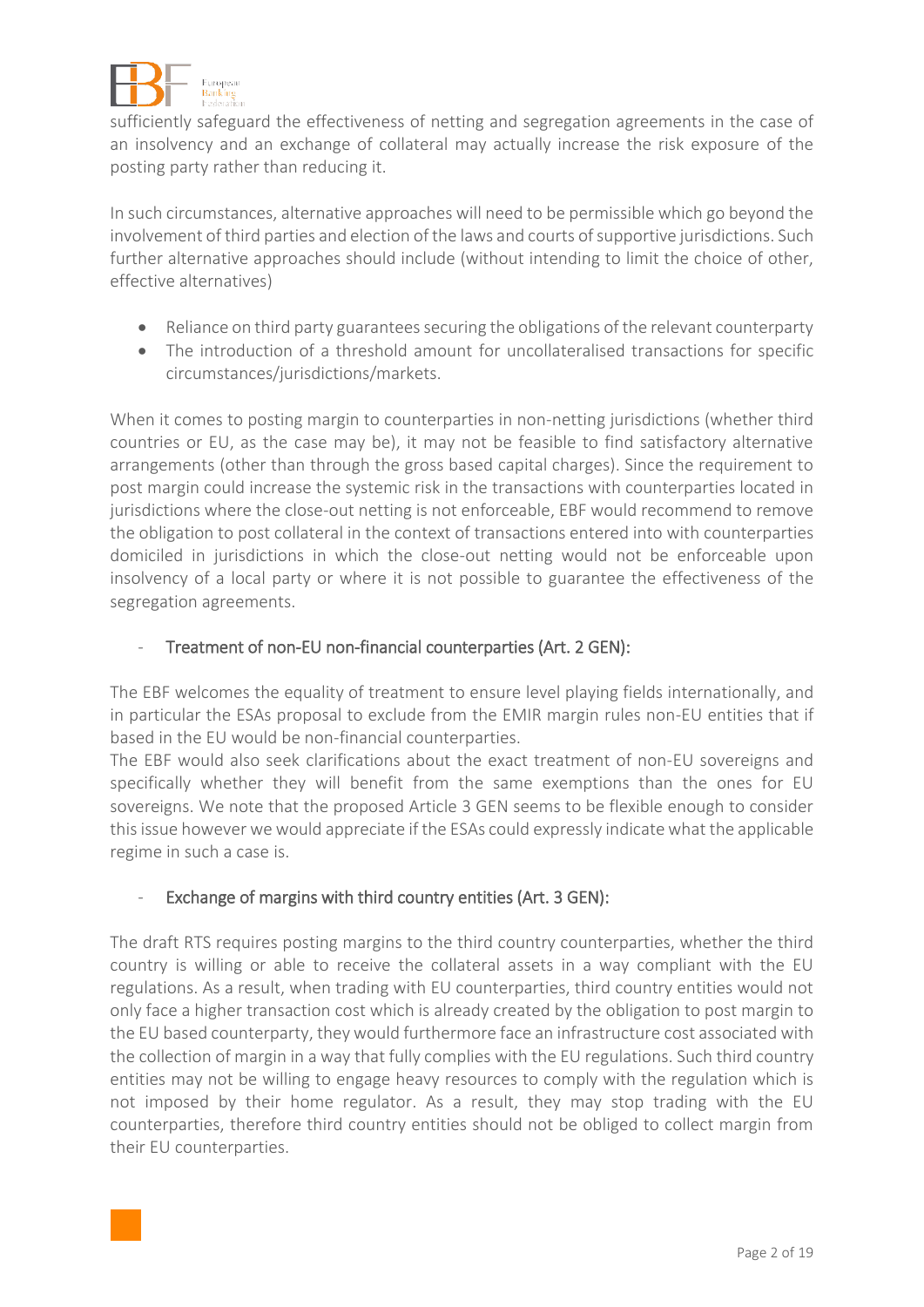

Art. 2 GEN uses the term "non-financial entity" in this context (distinguishing between third country-counterparties which are "financial entities" or "non-financial entities" equivalent to NFC+ on the one hand and "non-financial entities" which are not equivalent to NFC+). The term "financial entity" presumably is intended to capture entities which are equivalent to FCs as defined under EMIR. However, term is currently undefined, which may lead to uncertainties. It could therefore be considered to incorporate a definition of "financial entity" or even third country financial entity as well as non-financial entity.

Although this follows from the context and the underlying objectives of EMIR it could also be considered in this connection to include a clarification to the effect that the obligations also need not be applied in relation to counterparties which do not even qualify as NFC (such as non-undertakings or counterparties falling within the scope of Art. 1 (4) and (5) EMIR or equivalent thereto).

## - Procedural character of the obligations (no formal opt-out agreements) – Art. 1 GEN and Art. 2 to 4 GEN

We further welcome the fact that the revised draft RTS now underline the procedural character of the obligations, and, as one consequence thereof, no longer require the entering into formal agreements with each counterparty, even those not qualifying as FC or NFC+ (and equivalent third country counterparties), in order to be able to rely on existing exemptions from collecting and exchanging variation and initial margin. This approach to describe the obligations primarily as procedural without detailed formal requirements ensures that it will not be necessary to approach every single market participant with the sole purpose of formally agreeing on an optout from collateralisation (and the connected contractual documentation). This significantly reduces the burden for the addressees of the obligations as well of the numerous market participants which are not intended to be captured by the margin requirements.

## - European counterparties have the obligation to assess the legal enforceability of the netting and segregation agreements

We understand the need for legally effective and enforceable netting and segregation arrangements. We welcome that the original requirement for the legal opinion on effectiveness of the IM segregation has been replaced by a less cumbersome requirement of an internal legal review.

Indeed, EBF considers that the requirement to post margin could increase the systemic risk in the transactions with counterparties located in jurisdictions where the close-out netting is not enforceable and would recommend to remove the obligation to post collateral in the context of transactions entered into with counterparties domiciled in jurisdictions in which the closeout netting would not be enforceable upon insolvency of a local party or where it is not possible to guarantee the effectiveness of the segregation agreements.

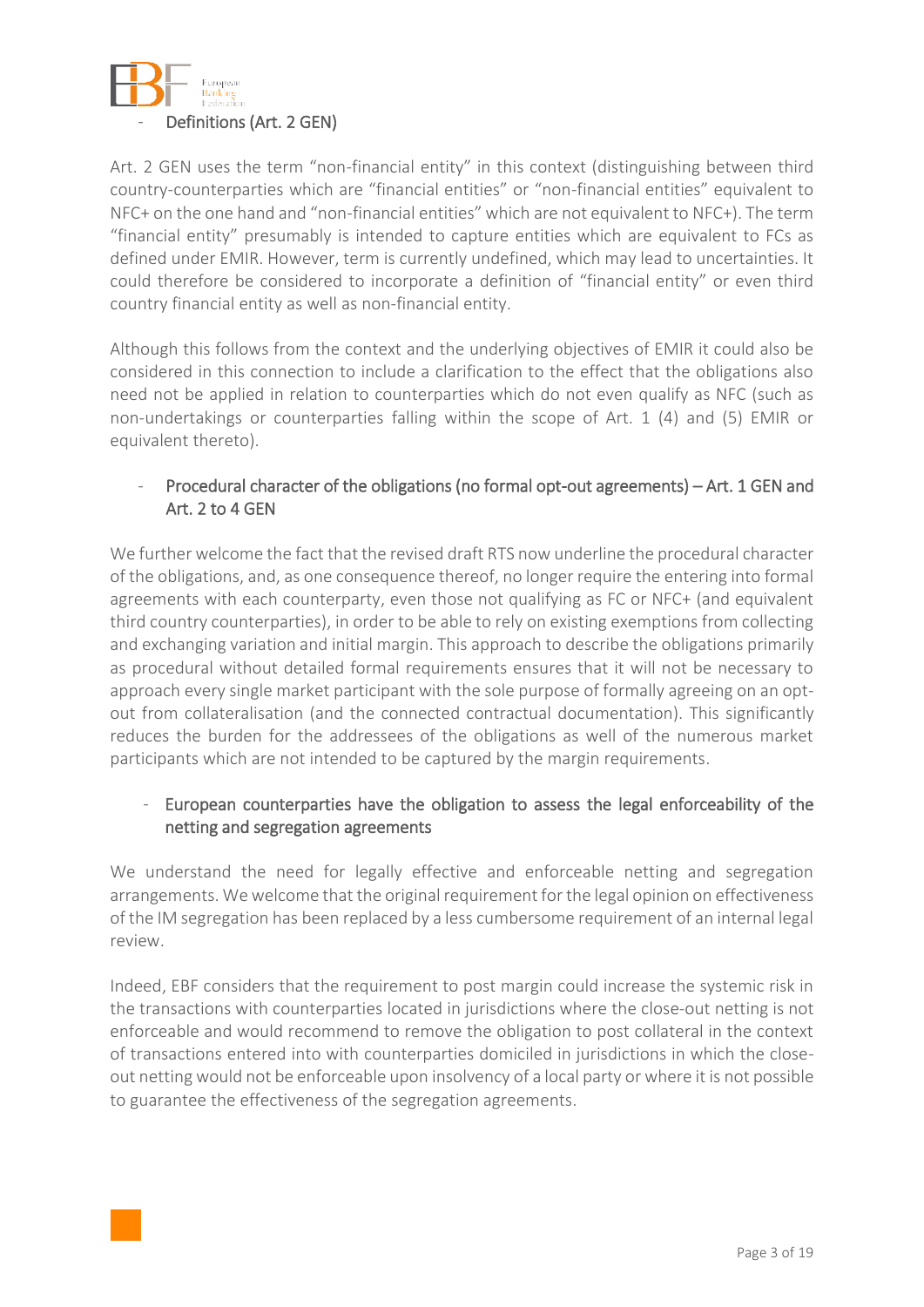

## Foreign Exchange Contracts (Art. 5 GEN)

Art. 5 (c) GEN including recital 17 demanding that cross-currency swaps is split up and only the FX forward is part of the exemption seems unpractical because currency swaps is registered as one transaction.

## Threshold based on initial margin amount (Art. 6 GEN)

Uncleared OTC derivatives between members of the same group should not be included in the calculation of the IM phase-in threshold. This is consistent with the application of the EUR 50m IM threshold between consolidated groups. If not, there is a double-counting effect for backto-back transactions to transfer market risk to the group member who holds the market making book and/or who contracts with external parties. This may cause a group to exceed an IM phase-in threshold when such back-to-back trading does not really represent incremental systemic risk.

The EUR 50m threshold set out is to be calculated between counterparties at a group level. We suggest introducing a possibility to exclude some group entities, which are financial counterparties, e.g. life insurance companies, pension funds or asset managers, which would make the calculation of the threshold less complicated.

The margin requirements should not apply to legacy uncleared OTC derivatives that are transferred to an EU entity where such transfer is to comply with systems similar to the one proposed under the EU Bank Structural Reform regulation. This would increase the burden on EU entities subject to EU Bank Structural Reform regulations to fund margin collateral as a consequence of such entities complying with EU member state requirements, when such arrangements could necessarily be viewed as reducing incremental systemic risk (as opposed to increasing it). This may also cause a group to exceed any IM phase-in threshold when that group is merely complying with its wider EU obligations.

The derivatives cleared on voluntary basis i.e. in absence of mandate, should not be counted toward the IM phase-in threshold. This could be clarified for the avoidance of doubt.

#### Treatment of derivatives associated to covered bonds swaps for hedging purposes (Art. 8 GEN)

We suggest removing the requirement for covered bond issuers/cover pools to collect VM (and for counterparties of the third-country covered bond issuers to post VM). In many jurisdictions, covered bonds issuers are not currently collecting VM in practice, although in theory the collateral arrangements are in place and can be triggered upon occurrence of certain events. The current approved standard for covered bonds linked collateral agreements provides for high thresholds and downgrading triggers which in some cases give rise to the transfers of collateral. A new structure which would require collecting VM without thresholds may have a negative effect on the covered bond activity in general. Covered bonds issuers would have to build an infrastructure to allow collecting and maintaining the variation margin in a way compliant with the regulations, including the eligibility criteria monitoring etc. The cost of hedging the covered bonds would significantly increase, as the hedging counterparties are not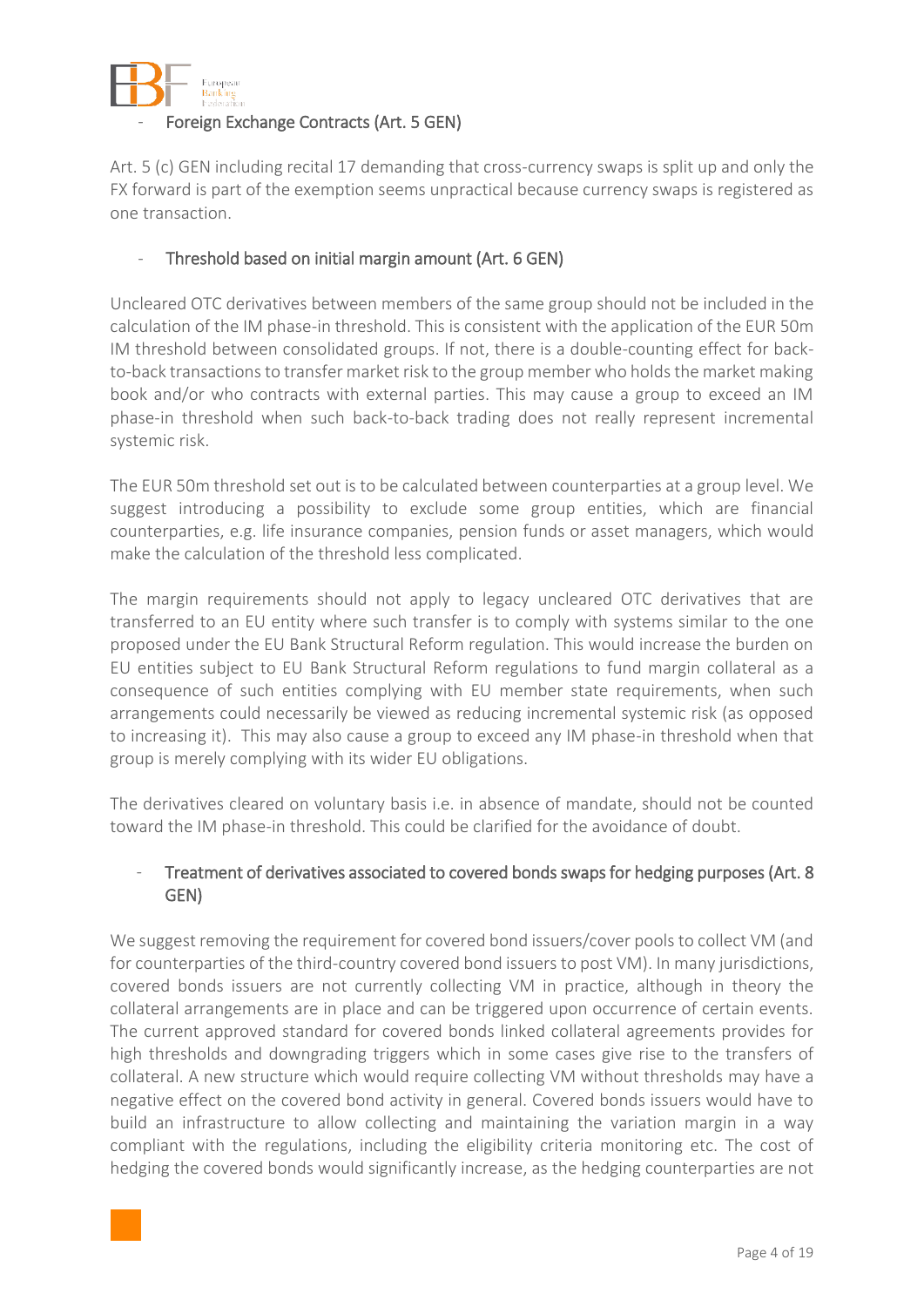

currently posting collateral in vast majority of cases. The requirement for the hedging counterparties to post VM to their covered bond counterparties without application of the industry standard thresholds and rating triggers would have a major effect on pricing and thus a negative knock on effect on the covered bond issues in general. In line with the objectives of the EMIR regulation, the margining rules should address the systemic risks in the flow OTC derivatives market where a regulatory framework have not already provided for satisfactory safety net from the risk management perspective. In parallel, the new requirements should preserve the existing well-functioning structures with clear benefit for the financial markets and the economy as a whole. The covered bond framework is a regulated one and already subject to thorough scrutiny of the rating agencies. Therefore, it does not seem to be a natural focus of this margining regulation.

#### Provisions concerning the covered bonds (pages 30 and 31)

EBF welcomes the ESAs' proposed treatment of derivatives associated to covered bonds for hedging purposes. Indeed, the proposed wording of Article 8 GEN (2) (b) ensures the exemption from margin requirements (i) where the counterparty to the OTC derivative contract ranks at least pari-passu with the covered bond holders and also (ii) where such counterparty does not rank pari-passu with said covered bond holders because it is either the "defaulting" party or the "affected" party.

This EBF's request was linked to the "flip clause", applicable for both SFH and SCF covered bonds programs. Our purpose was to mirror the clause included in the covered bonds documentation and which refers to the cases where the derivatives counterparty is the "defaulting" or the "affected party". This clause triggers the loss of the senior rank of the derivatives counterparty in the payment priority order of the privileged creditors.

However, not all covered bond programs have flip clauses and it is not a requirement in all covered bond legislations to have such. It is therefore essential that Article 8 GEN (2) (b) is not constructed so as to require flip clauses (it shall only provide for that possibility). In our view the proposed wording of Article 8 GEN (2) (b) is not clear in this respect and we therefore propose that it is formulated as follows:

*"[…] (b) The counterparty to the OTC derivative contract ranks at least pari passu with the covered bond holders, except that a more junior ranking is permitted where the counterparty to the OTC derivative concluded with covered bond issuers or with cover pools for covered bonds is the defaulting or the affected party".*

The clearing and other risk management procedures in EMIR and in the EU delegated legislation issued under EMIR (such as the draft RTS) only applies to derivative transactions which involve two or more counterparties. Hence, the rules do not apply with respect to derivatives transactions entered into within the same legal entity (see EMSA's response to TR Question 14 in the EMIR Q&A). If , in accordance with national legislation and upon prior approval by its competent authority, a bank issues covered bond issues, all such hedging arrangements are made within the same legal entity. It would be both desirable and advantageous to clarify that the RTS does not apply to such internal hedging transactions.

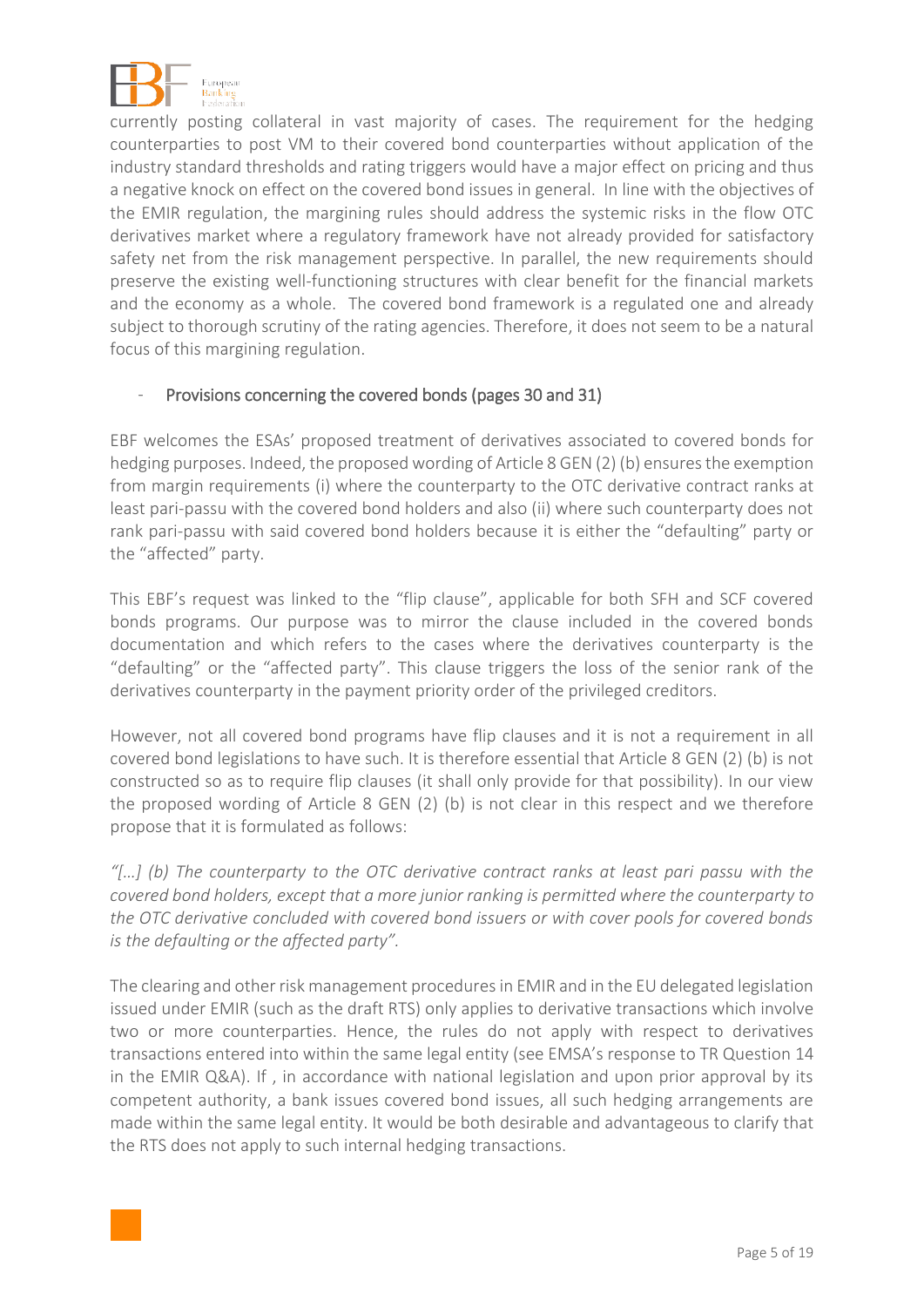

It is crucial to avoid any major disruption of competition for banks subject to EMIR and for their clients and to ensure a level playing field between all markets participants involved in the global OTC derivative market. Any material divergence between the European framework and other regimes will increase market fragmentation, reduce market depth and liquidity and increase the price dispersions. In this context, the EBF considers that harmonisation is still needed, notably in the scope of financial instruments. Indeed, the scope of instruments covered by EMIR is wider than in the US where neither variation margin nor initial margin is required for physically-settled FX forwards and swaps in US and where instruments such as equity options and derivatives on equity indices are neither considered as "swaps" nor as "security based swaps" under the 'Dodd-Frank Act' and hence are not subject to the margin requirements set out by BCBS-IOSCO. Consequently, EU firms may be rejected from third country markets if they have to collect initial margins on these instruments while other banks do not.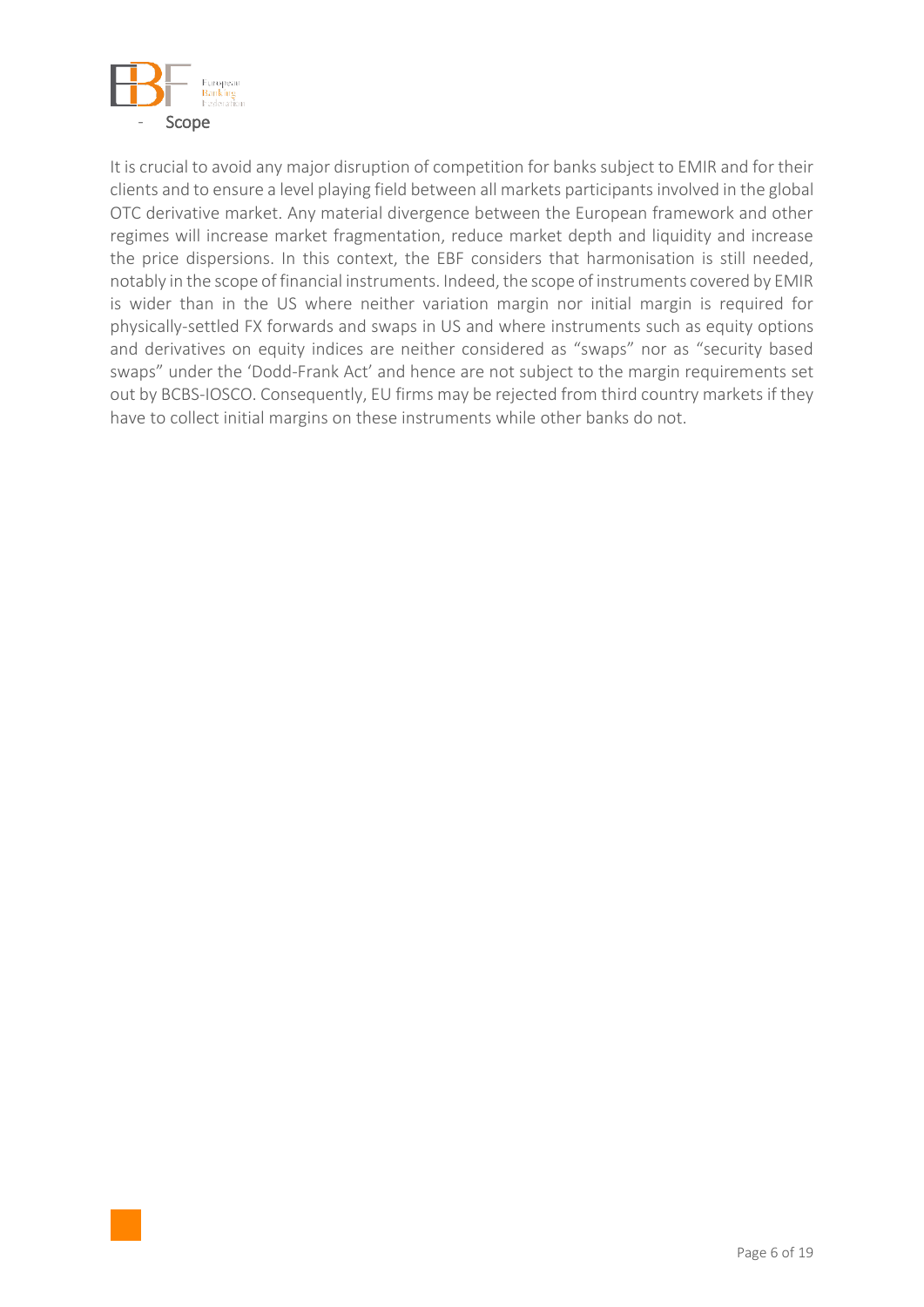

Question 2. Respondents are invited to comment on the proposal in this section concerning the timing of calculation, call and delivery of initial and variation margins.

# Definition of variation margin (Art. 1 (5) GEN)

The definition of variation margin (VM) refers to "outstanding contracts" and does not mention the fact that the positions may be covered by a netting agreement and thus combined to a single net position. Although this follows from context and the fact that netting agreements are expressly addressed in other provisions, it may be considered to clarify this in the definition as well.

## - T+1 requirement IM (Art. 1 (3) EIM)

In the case the proposed timing would be imposed for the complete collection of margin, we think that this would be operationally unfeasible. Even for cash, market practice is as such that calculation could be performed in T and the call could be made in T+1 which would mean that the collateral would generally move not before T+2.

Consequently, the EBF reiterates its request to ensure the consistency of the timing imposed for calling and collecting initial and variation margins with the standard settlement/delivery regimes applicable to eligible collateral assets (i.e. broadly between one and three business days) with daily calculation and margin calls. This timeline enables a sound management of operational risk. This slight extension of the time-line would greatly reduce operational burden and associated operational risks.

An extended settlement period of T+3 would also help to address to some extent the considerable new complexities which will be introduced by the future RTS and which will further prolong the settlement process, such as the calculation of the MTA on group level as well as concentration limits. In addition the location of the parties and time zones in which they operate will need to be taken in consideration in this context: a cut-off time should be allowed to reflect the time zone differences between the parties´ respective locations.

At the very least it should be clarified that any breaches of the T+1 requirement where these are not caused by the party in question (that is where the causes are outside of its sphere, e.g. caused by the central securities depository) are not automatically deemed to constitute a breach of regulatory requirements.

#### T+1 requirement VM (Art. 1 VM)

The above concerns apply correspondingly to the equally strict time limit (T+1) for exchanges of VM where no IM is being exchanged. As mentioned above, the time restrictions will be extremely challenging even in the case of cash collateral. They are impossible to observe in case of securities. The time limits for an exchange of VM should neither result in operationally challenging requirements nor should they effectively reduces usage of non-cash collateral for variation margin (mostly for the smaller entities solely exchanging variation margin)

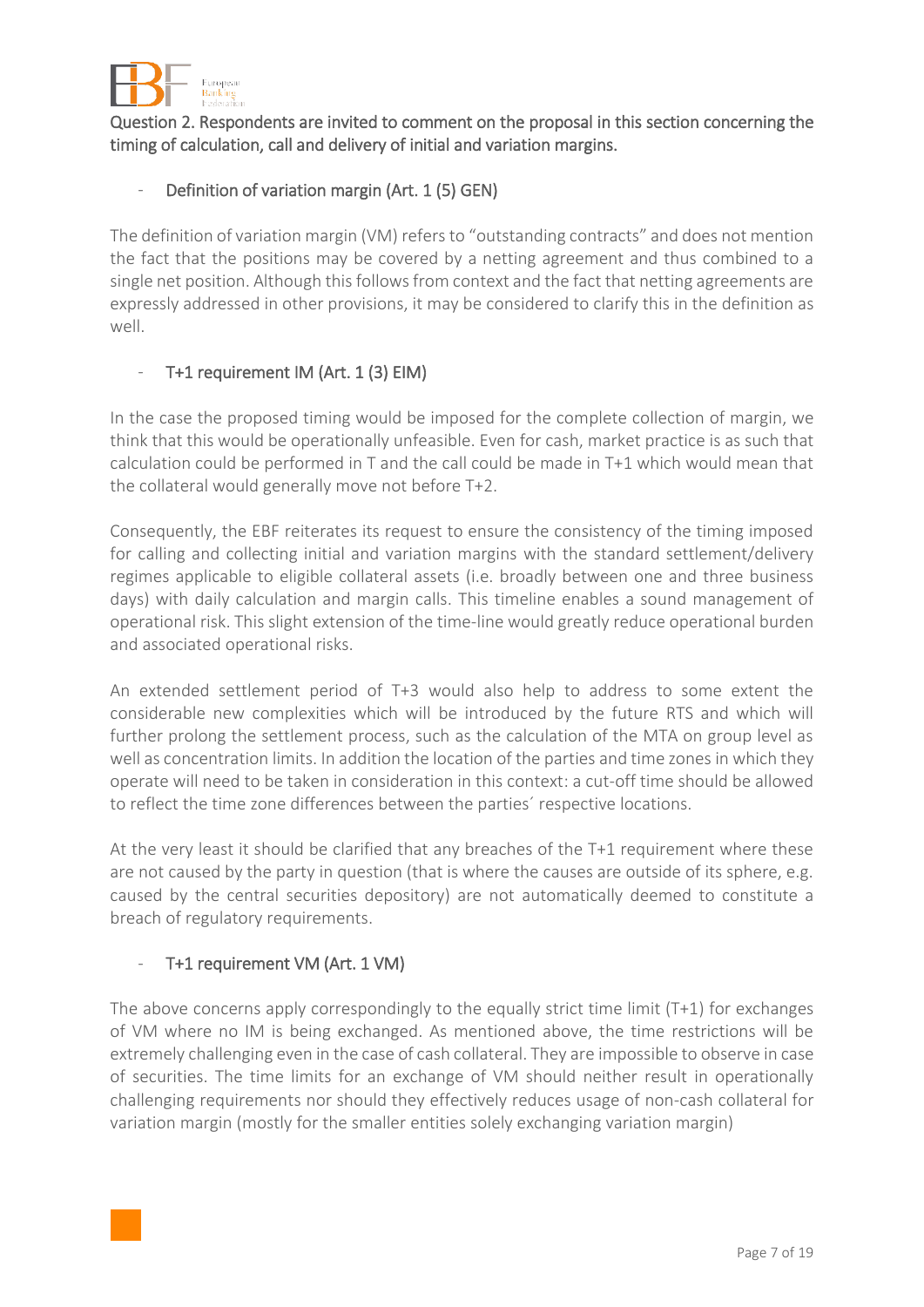

Regarding the wording used in relation to the collection of variation margins, we would like to point out that the phrase "settling exposures in cash" in Art. 1 VM (2)(a) should be replaced with the phrase "exchanging cash in amounts sufficient to extinguish exposures". The current language is not a correct general description of variation margins transfers for OTC derivatives because the transfer of cash variation margins does not necessarily settle current exposure. This change should also be reflected in Recital 11 (p.19).

#### - Settlement timeline

The distinction between the IM and VM settlement timelines disadvantages the smaller entities posting only variation margin and creates an uneven playing field with the bigger market participants. The distinction is not sensible from the operational perspective, since the smaller entities do not have the same infrastructure and liquidity as their bigger peers while facing shorter settlement deadlines. Also, the requirement discriminates the asset classes which may not be settled within 1 business day (such as Japanese government bonds or Yen cash).

It should also be recognised that certain entities may be restricted in what collateral type they can accept (by regulations, local market practices, internal policies etc.). Meeting the T+1 settlement deadline can then be challenging for their counterparties without much alternative collateral types to choose from. The liquidity issue has been taken into account when it comes to the concentration limits applicable to the governments bonds (where small non-systemically important institution where exempted). A consistent approach would be welcome here too.

## Application of the MTA when calculating VM and  $IM - Art. 4 (2)$  and (3) GEN

Recital 10 addresses the possibility that counterparties split the minimum transfer amount (MTA) in two separate amounts for VM and IM, respectively (the total of which not exceeding the prescribed maximum of 500.000  $\epsilon$ ). The provisions setting out the manner in which the amounts due are to be calculated when applying the MTA do, however, can be read to preclude a direct application of such a split MTA on the level of the VM and IM amounts since they appear to foresee an application of the MTA only after calculation of the IM and VM amounts., calculated in accordance with Art. 4 (2) (a) and (b) GEN. It should therefore be clarified that that in the case of a split MTA, these can be applied already directly on IM and VM level, that is when calculating the IM and VM amounts in accordance with Art. 4 (2) (a) and (b) GEN. The authorised MTA may be subject to the currency fluctuations if the Base Currency is other than EUR. This seems to be a challenge for collateral management systems. The currency effects should be allowed to the extent the MTA was in line with the maximum authorised cap at the time the agreement was entered into between the parties.

#### Application of group IM threshold – Art. 6 GEN

The provisions regarding the application of the threshold on group level do not clearly set out that this threshold is to be applied in relation to the own group and not the group of the counterparty, that is, each group is responsible for monitoring its overall exposure to a specific counterparty and have procedures in place in order to ascertain that the own group members observe the group threshold when entering into transactions with this specific counterparty. This could be clarified in a recital to avoid confusion.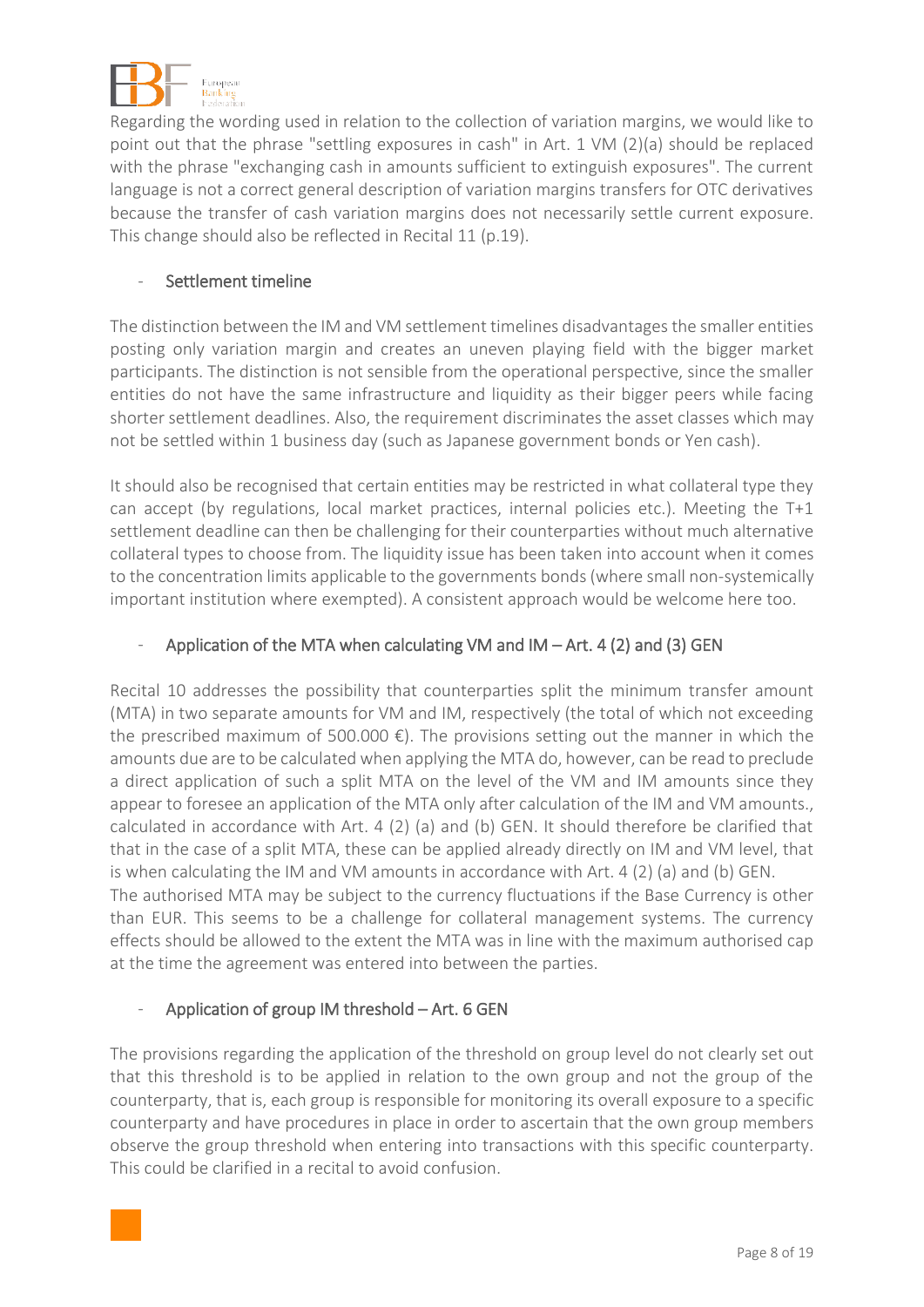

Question 3. Respondents are invited to provide comments on whether the draft RTS might produce unintended consequence concerning the design or the implementation of initial margin models.

#### Calibration of the model (Art. 3 MRM)

Regarding the Article 3 MRM, the EBF would welcome clarity on the definition of "a period of significant financial stress" and how this will be interpreted in practice.

The EBF welcomes the confirmation by the ESAs that counterparties will be entitled to use internal initial margin models. The EBF also welcomes the greater flexibility granted by the ESAs on some issues, and notably the consent by the ESAs to a follow-up validation of initial margin models on a yearly basis (unless significant changes within this time-period) and not twice a year.

It should be possible to choose between either an approach based on assigning a derivative contract to an underlying risk class based on its primary risk factor or an approach which entails the calculation of all risk factors (interest rate, equity, etc.) for all trades and arriving at aggregate numbers for these risk factors. The latter approach would, for example, ensure that the interest rate risk is still calculated and included for trades where, for example, equity maybe the primary risk factor.

The RTS states that initial margin models should be based on an asset-class comparison (i.e. a comparison with OTC derivatives that are in the same "netting set" and within the same "underlying asset class" as defined in the draft RTS). However some banks consider that initial margin models should be determined on a risk-based approach (i.e. via a classification by type and degree of risk), as the latter criterion appears to be more consistent with the calculation of appropriate initial margins.

The assessment of the liquidity of the derivative contracts portfolio (required in order to assess the validity of initial margin models) may raise various issues: (i) the estimation of such liquidity is very problematic as the liquidity may evolve and does not rely on standardised predetermined criteria, (ii) the assessment of the liquidity will imply operational constraints for banks as the latter will define sub-categories of derivative contracts portfolios and calculate separate and specific initial margins for transactions concerning each of these sub-categories, and (iii) this sub-categorisation of portfolios may lead to an increase of the global initial margins to be posted/collected (securing each sub-category of derivative contracts portfolios may be more costly for each counterparty than securing a global derivative contracts portfolio).

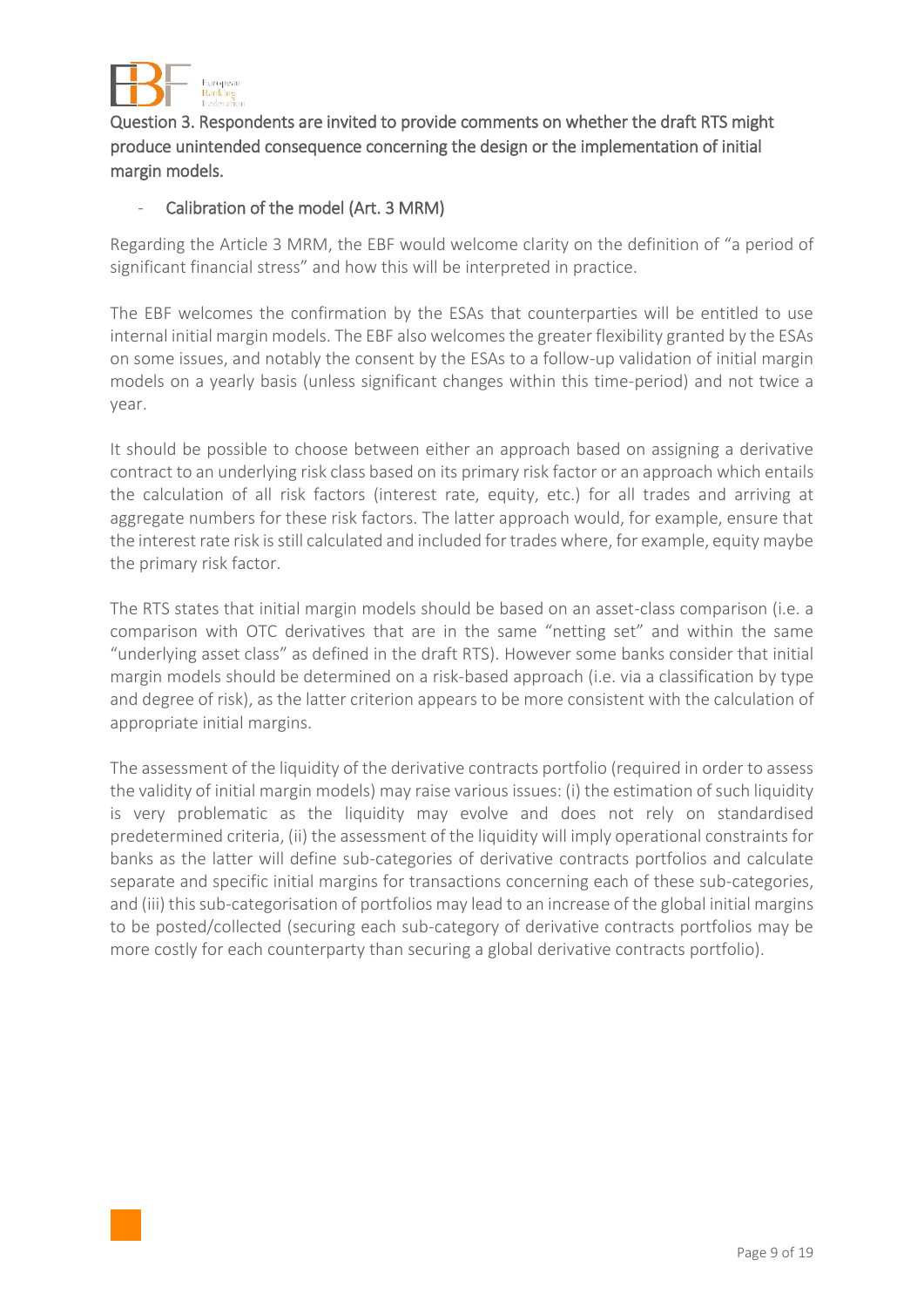

## Question 4. Respondents are invited to comment on whether the requirements of this section concerning the concentration limits address the concerns expressed on the previous proposal.

# Concentration limits (Art. 7 LEC)

Concentration limits on eligible collateral is not a feature of the BCBS-IOSCO framework document. This may dissuade non-EU entities from trading uncleared OTC derivatives with EU entities. Concentration limits should be defined in such a way that it only defines limits to ensure that the value of and ability to liquidate the collateral is secured in the event of a counterparty default. With this in mind we do not see that restricting equities to 40% of posted IM is reflective of the liquidity characteristics of equities, especially since the criteria further restricts eligible equities to only those from the main indices. We would note that even during the financial crisis good levels of liquidity was maintained in the equity markets. We would therefore suggest that the concentration limit (40%) should be significantly higher and possibly removed.

In addition, the treatment of covered/mortgage bonds seems unnecessarily restrictive and in our view does not reflect the treatment of covered bonds under other EU regulation where they are considered high quality liquid asset, practically in-line with government bonds. We would refer specifically to studies performed by the EBA in the context of the eligibility of such asset within banks liquidity buffers, for LCR.

Another point of note is that for some jurisdictions there is a potential shortfall of eligible government bonds. In some Member States the size of the in covered bond market is greater than the size of the government bond market, elevating the significance of and therefore the need for similar treatment of covered bonds (under EMIR), given their (observed) similar quality and liquidity characterises to government bonds.

One potential consequence of an overly punitive treatment (e.g. the maximum contribution from any one issuer set to 10% of the total collateral value), combined with a shortage of other equivalent assets, would be that other lower quality and less liquid assets could be posted as collateral, i.e. an overall collateral "downgrade", increasing risks for counterparties. We would therefore propose that under EMIR that covered/mortgage bonds receive similar treatment as government bonds, i.e. to have no concentration limits or that the maximum concentration limit is raised considerably.

We welcome the exemption for government and municipal bonds but this requires yet another monitoring procedure of own/counterparty´s SSI status and IM levels. The principle of proportionality (i.e. to avoid too cumbersome obligation given the limited regulatory benefit) seems to require that the criteria for the exemption is based on an existing categorisation or data already imposed to be exchanged otherwise (such as IM trigger). If this monitoring would be too cumbersome, parties will be discouraged from posting high quality collateral.

For consistency with the application of the concentration limits, the threshold in paragraph 3(c) shall be applicable at the individual counterparty entity level and not at group basis.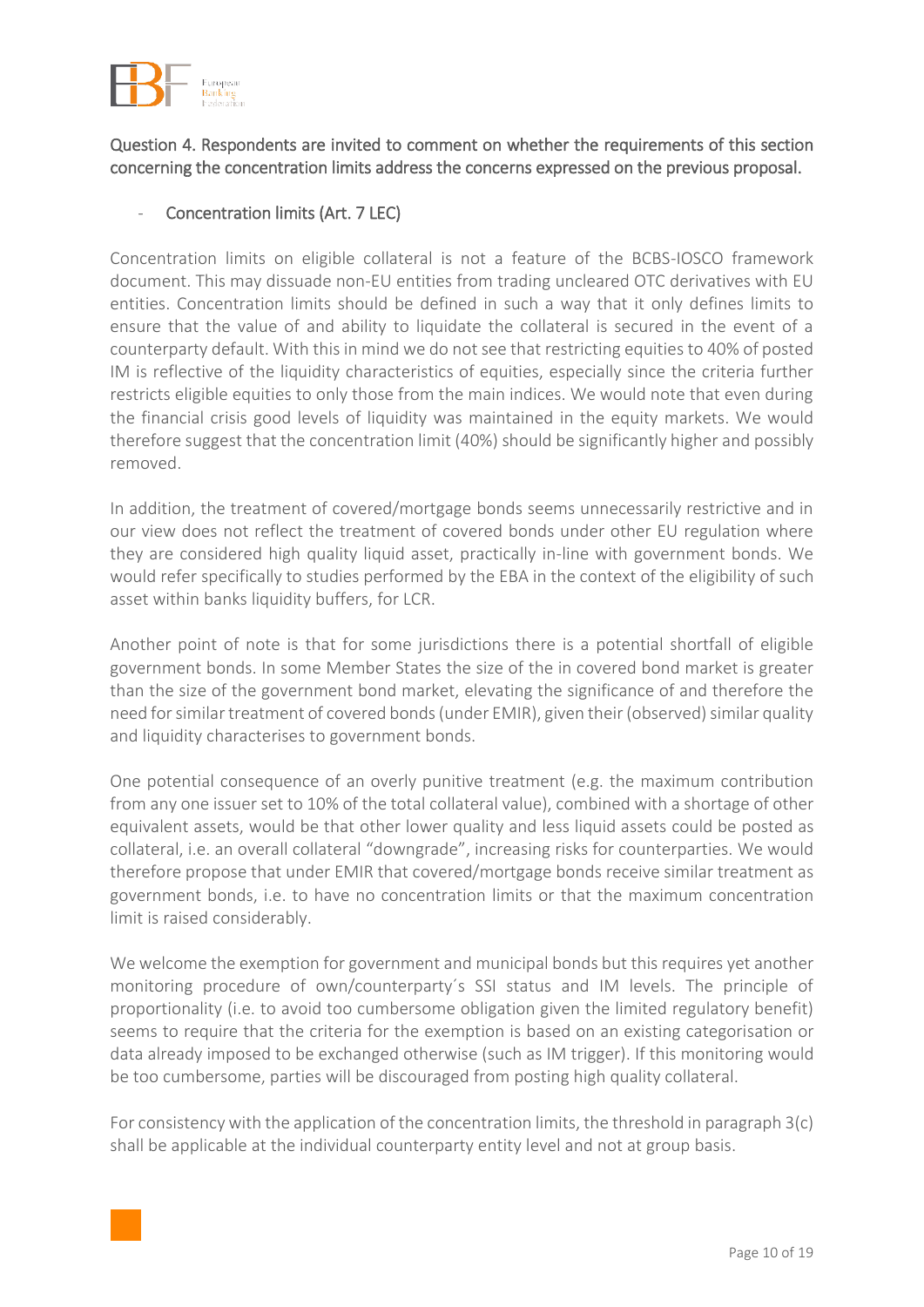

We note that the mechanism through which the SSI status will be monitored and published has not yet been implemented by the authorities. It may therefore be potentially difficult to monitor at the moment.

We would like to propose raising the EUR 1 billion of collected collateral threshold. For smaller institutions, a handful of relationship which may reach this level would drag then into the cumbersome monitoring procedures and systems solutions. Alternatively, we would suggest a general exemption from the proposed concentration limits for counterparties with low exposure, posting less than EUR 100 million.

The 1 billion euro threshold raises some specific issues: The calculation modalities of the 1 billion euro threshold should be clarified: shall this threshold be calculated individually (i.e. by netting set as specified during the EBA's public hearing) or globally (i.e. taking into account all the collateral exchanged with all the counterparties of the bank)? The second option seems more consistent with the purpose of the regulation – and would be more practicable from an operational viewpoint.

The calculation period of the 1 billion euro threshold should also be clarified: shall it be calculated on a daily basis or over a specified time-period? The second option would be more practicable from an operational viewpoint.

The monitoring of concentration limits with respect to the IM segregated at a third party custodian presumes that the custodians will assist with the monitoring.

Although the ESAs noted the intention to align with the international standards, the requirement to monitor the concentration limits and wrong way risk of the collected collateral remains at odds with the US margining regime.

The ESAs should also clarify the consequences of a potential evolution of the amount of the collateral exchanged with counterparties just above or just under the said 1 billion euro threshold, notably in cases where this evolution takes place within the timeframe of the threshold calculation period.

Regarding the need for entities which are not qualified as G-SIIs and may not diversify their collateral offered, the EBF also recalls that such proposal will require from the banks to categorise their clients into tiers (a tier 1 covering clients benefiting of the exemption mentioned, and a tier 2 covering the non-exempted clients), which would impose a significant operational burden for the banks.

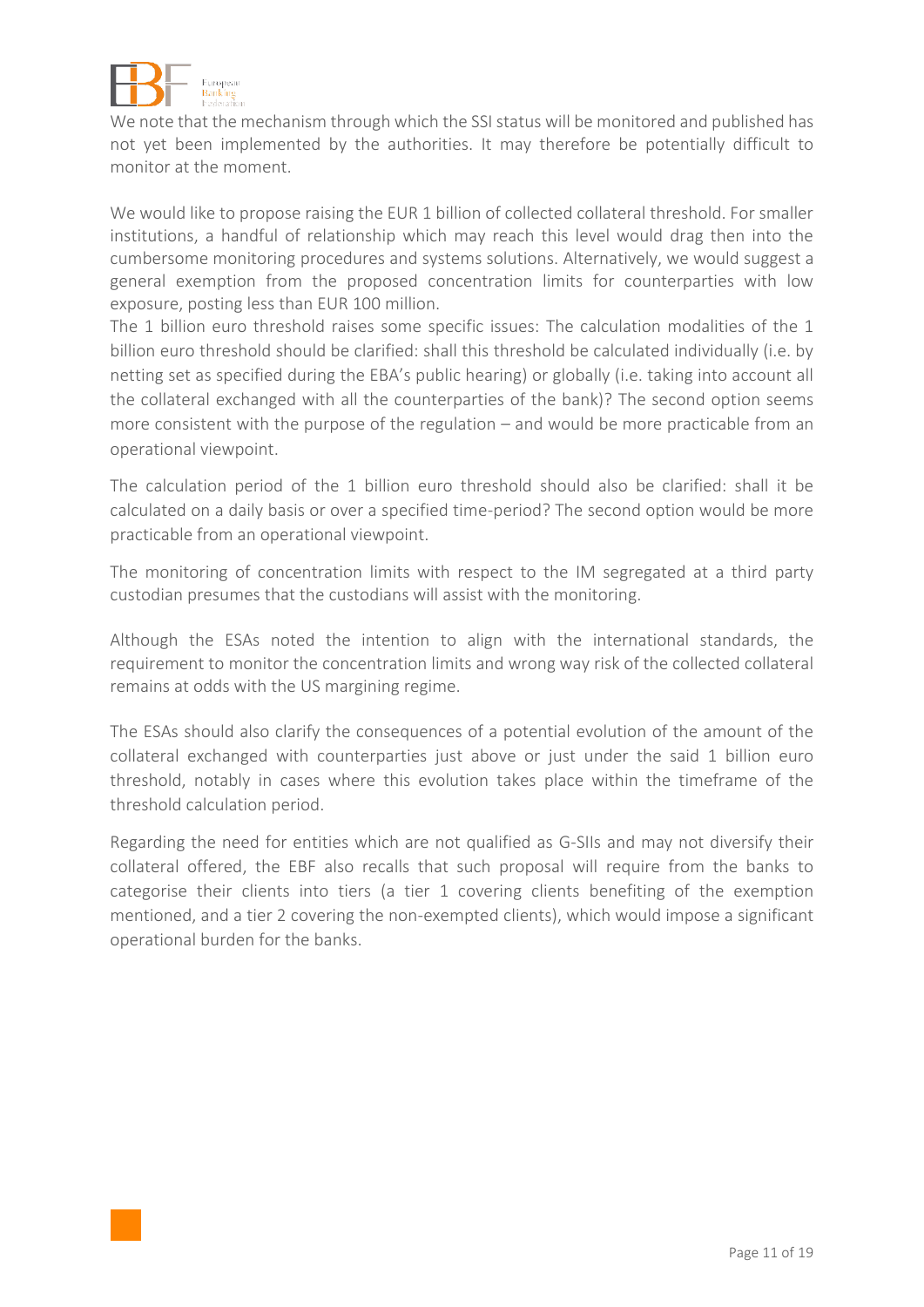

## Question 5. Respondent to this consultation are invited to highlight their concerns on the requirements on trading relationship documentation.

We welcome the ESAs proposal in not placing an undue burden on FCs and NFC+s in order to obtain a written agreement with all counterparties, including NFC-s. This will reduce the unnecessary documentation and operation burden on banks dealing uncleared OTC derivatives with corporates. FCs and NFC+s can then focus on their preparation and compliance efforts on transactions that are in scope of the BCBS-IOSCO framework i.e. uncleared OTC derivatives with and between FCs and NFC+s.

The requirement for the legal analysis of the netting arrangements is new, introduced in the second consultation alongside the original requirement for analysis of the validity of segregation arrangements. However, we believe that the requirement with respect to netting is already satisfactorily addressed through the capital adequacy framework as precondition for netting benefit under the Article 296 of Regulation (EU) No 575/2013. The RTS shall not introduce a supplementary legal review process which is not fully consistent with the capital adequacy framework process.

We understand the relevance of analysis of validity and enforceability of the netting arrangements. In some jurisdictions however, including the EU Member States, a clean netting opinion cannot be obtained. The status cannot be remedied unless the local bankruptcy legislation is amended to recognize the close-out netting arrangements upon opening of insolvency proceedings of the local counterparties.

We refer to our response on Q1 regarding the need to permit alternative approaches in the case a local jurisdiction does not support netting.

We further welcome the clarification made in the Public Hearing that the term "independent" is to be interpreted in accordance with the EBA response to Question No. 2013 23 in the Single Rulebook Q&A process; thus including provision of qualified internal legal advice, i.e. from the legal department of the institution.

The changes and clarifications made provide for the necessary degree of flexibility regarding the manner in which a legal review process can be implemented as part of and under the existing risk management systems and procedures of a counterparty. For example, we assume that the independent legal review requirement can been deemed to have been met, where a counterparty has procedures in place which provide for a monitoring / regular assessment whether there have been any material changes in the relevant laws which may have adversely affected the enforceability and validity of the contractual arrangements used, and where such material changes then trigger further steps which may include, for example, the obtaining

The requirement to conduct the legal review annually is still cumbersome and perhaps not feasible with current legal resources available to the participants in-house. The operational and cost implications are therefore significant. We would suggest aligning the frequency of the review to the position of the Article 296 of Regulation (EU) No 575/2013 leaving the assessment to the internal policies on "if and when required" basis.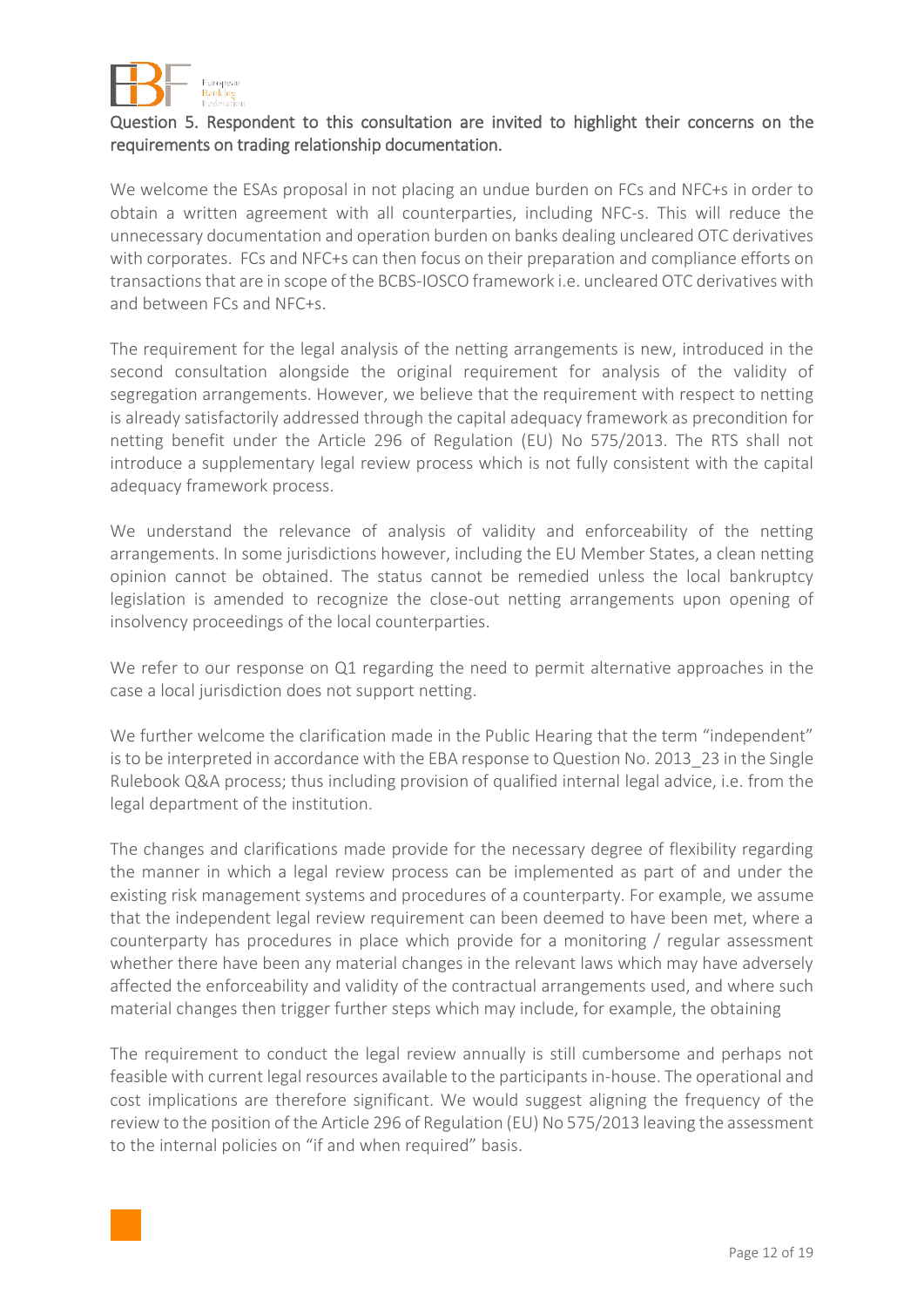

EBF considers that such requirement could increase the systemic risk in the transactions with counterparties located in jurisdictions where the close-out netting is not enforceable and would recommend to remove the obligation to post collateral in the context of transactions entered into with counterparties domiciled in jurisdictions in which the close-out netting would not be enforceable upon insolvency of a local party or where it is not possible to guarantee the effectiveness of the segregation agreements.

In Article 2 OPD – Trading Documentation, page 47, clause 1.d. clarification and definition is needed for the term "calculation methods".

## Written trading documentation (Art. 2 (1) OPD)

The term "trading documentation" is open to interpretation. We assume that this is intended to cover the contractual documentation setting out the general legal basis for the transactions to be concluded, namely the general framework for the margin requirements (including supplemental agreement) as well any netting agreement, but does not include the trade confirmation with the commercial details and sometimes further specific terms governing the specific transactions. This would reflect the established market practice of relying on standardised contractual agreements which address the general framework and key provisions (such as netting provisions and collateral annexes) and the use of trade confirmations to determine further details. The general framework (master agreement and collateral annex) is generally entered into in advance or on the conclusion of a transaction whereas the trade confirmations, by their nature, are issued subsequently following the agreement on the specific terms (which agreement can occur many forms, including by telephone). Consequently, a clear distinction has to be drawn between the general contractual framework which has to be in place in advance of or at the time of the conclusion of the transaction on the one hand and the trade confirmation which may cover additional terms but may only be formally documented following the agreement on a transaction on the other.

The use of the word "any" in Art. 2 (1) (a) OPD can be understood to mean that the relevant contractual documentation needs to include provisions which cover every possible payment obligation which may arise under or in relation to a transaction and/or contractual relationship. Such an understanding would be incorrect since contractual documentation intends or is able to specify or cover all possible payment obligations which emanate or may emanate from a contractual relationship. In addition, this understanding would conflict with the above described situation that certain transaction specific terms including payments may be agreed and documented in the trade confirmation, and thus not already in advance of a transaction. The contractual documentation will only be able to cover the general or material terms and the general basis for the rights and obligations but not any and all rights and obligations. The term "any" should therefore be deleted. The above applies correspondingly to the use of the term "any" in Art.  $2(1)(e)$ .

The use of the term "written" in this context can be understood to preclude electronic messages and means of recording/documenting. It should therefore either be deleted or replaced by a term with a broader meaning covering any form which ensures an adequate recording/documentation, including electronic records.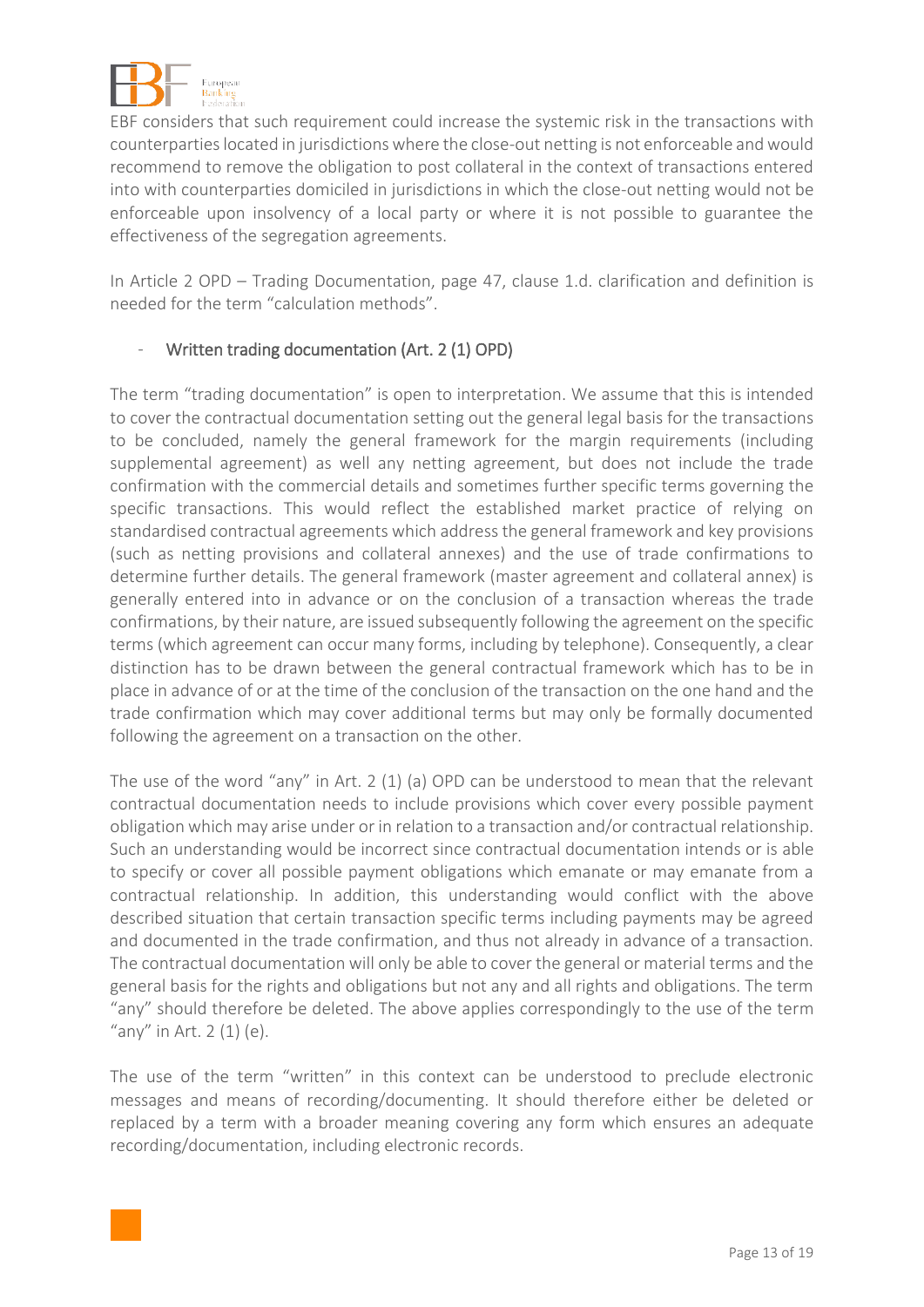

Question 6. Respondents are invited to comment on the requirements of this section concerning the legal basis for the compliance.

## Independent legal review requirement (Art. 1 (5) SEG)

The concerns already raised above in our response to Question 5 regarding the legal review requirement (repeated here for the sake of convenience) apply correspondingly. We would like to raise the same concerns with respect to the performance of the annual independent legal review as in Question 5 above.

#### Segregation of initial margins (Art. 1 SEG)

The introduction of the new requirement for the IM to be protected from the default or insolvency of the "third party holder or custodian" amounts to in practice prohibit posting of cash as IM. Indeed, of the cash is inherently linked to the solvency of the third party bank/custodian account holder. In line with the Art. 1 REU, the cash will only be permissible as initial margin if it is re-invested. The consequential prohibition of initial margin in cash unless it is transformed into an alternative asset is too restrictive as cash was expressly envisaged by the BCBS-IOSCO framework for margin requirements for non-centrally cleared derivatives as a major liquidity safety net where securities are not available (distressed markets).

The Art. 1 SEG seems to describe only a model of third party segregation at the level of the collecting party (i.e. held segregated in the name of the collecting party). However, it does not expressly envisage segregation on an account at a third party banks in the name of the posting party that is charged in favour of the collecting party. Indeed, the second model does not involve segregation from proprietary assets of collecting party described and required in Art. 1 SEG (1) to (2). It seems even prohibited by the Art. 2 LEC (d) whereby the cash IM shall be maintained with a party other than collateral provider. This second model is however one of the segregation models in development which is expected to be used in most cases by the market participants.

In that context, in accordance with the BCBS-IOSCO recommendations, it should be made clear that in addition to the third-party holder or custodian initial margins could be collected by the collecting counterparty provided that the latter complies with the requirements of Articles 1 LEC and 1 SEG. We think that the first paragraph of Article 1 SEG does not provide enough clarity. In light of the above we suggest that "collateral collected as initial margin shall be segregated from proprietary assets on the books and records of the collecting counterparty, a third party holder or custodian, or via other legally binding arrangements made by the collecting counterparty to protect the initial margin from the default or insolvency of the collecting counterparty, third party holder or custodian."

Finally we believe the requirement for re-investment of cash IM, if maintained, shall exempt the "incidental cash" such as distributions, redemptions and other cash generated by the reinvestment).

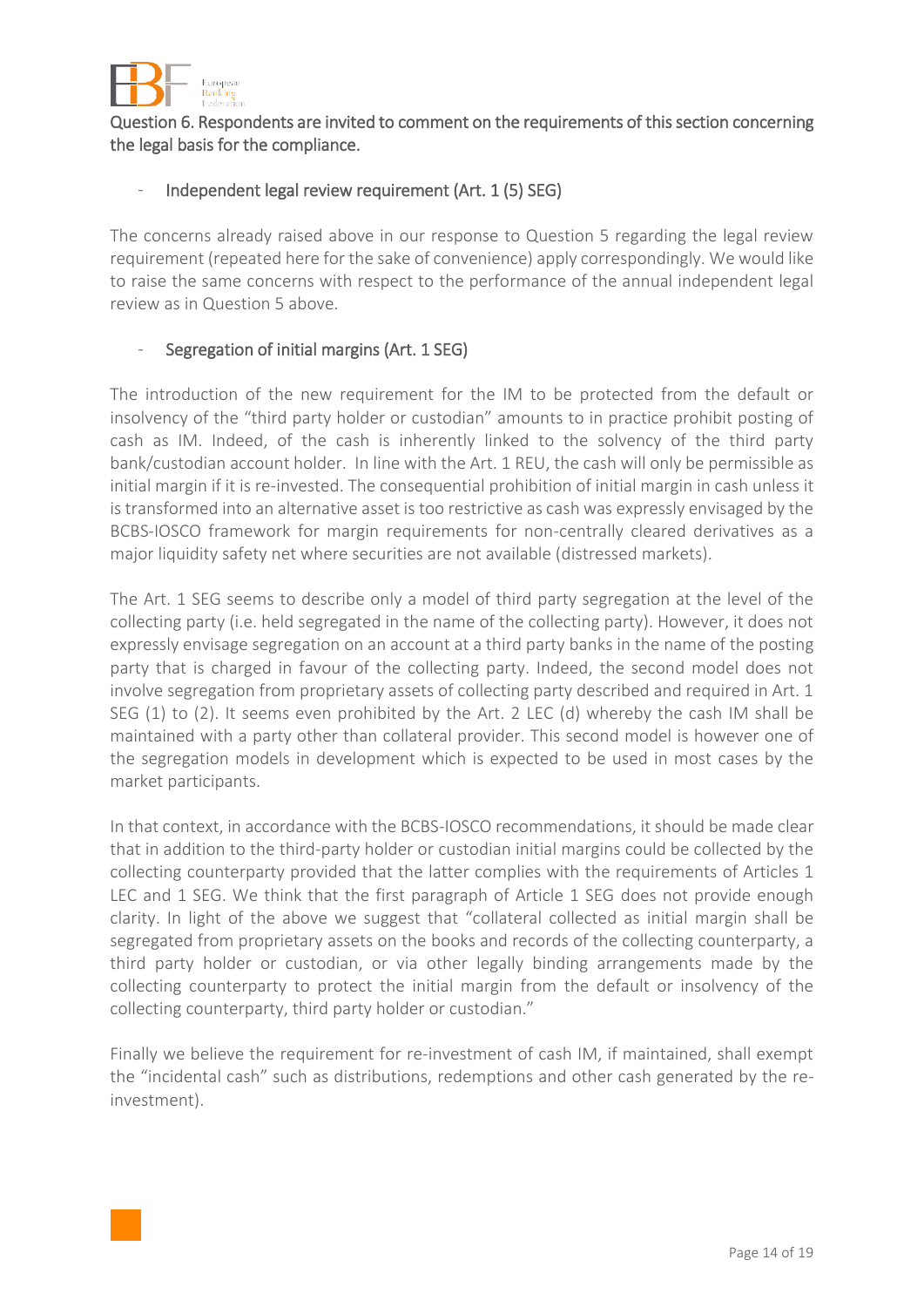

# Relation between segregation requirements and collateral management requirements (Art. 1 SEG and Art. 2 LEC)

Art. 2 LEC appears to address some aspect which are also covered by the segregation requirements. One example is the requirement under Art. 2 (1) (c) LEC regarding insolvency or bankruptcy remoteness of initial margin maintained with the collateral provider. It is not entirely clear how these obligations covering similar or connected questions are to interact or which requirements prevail in the case of conflict. In particular all requirements addressing insolvency/bankruptcy remoteness need to be coordinated to avoid discrepancies or uncertainties. To this end, these should only be covered by one single provision.

#### - Assessment of the effectiveness of the netting and segregation agreements

As to the need to for alternative approaches and deviations from the obligation to exchange collateral in the case that segregation agreement and/or netting agreements are not sufficiently protected and supported by the laws of a third country, see our comments regarding this issue in our response to Q1 and Q5 above.

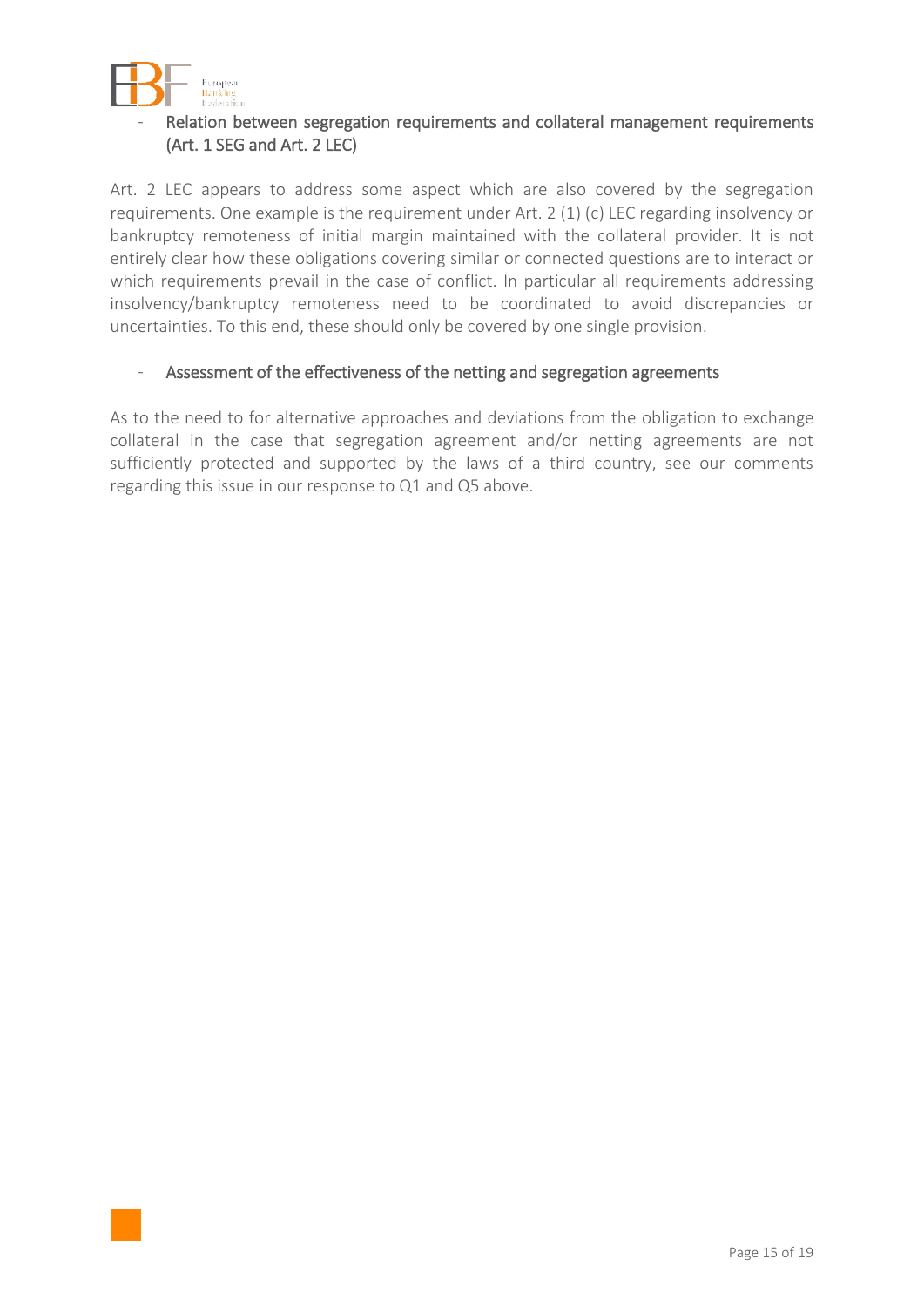

#### Question 7. Does this approach address the concerns on the use of cash for initial margin?

#### - Re-investment of cash initial margin (Art. 1 REU (2))

The reinvestment solution in Article 1 REU (2) may not be workable from a practical/commercial perspective. It presumes existing of a framework whereby the custodians would conduct the reinvestment according to the strategy agreed with the parties and moreover in compliance with the credit quality and concentration limits requirements does not currently exists. This therefore does not seem satisfactory to facilitate the usage of cash as IM to the extent it cannot be posted without being re-invested.

The proposal is also too restrictive for other reasons. Indeed, the cash re-used must be reinvested "only for the purpose of protecting the collateral poster" in case of default of the collateral beneficiary. For such purpose, ESAs specify that the cash used must be reinvested in securities and that the latter have to be segregated and not re-used. This restricted discretion granted to the collateral beneficiary may challenge the interest of such re-use while a huge portion of the collateral will be posted in cash.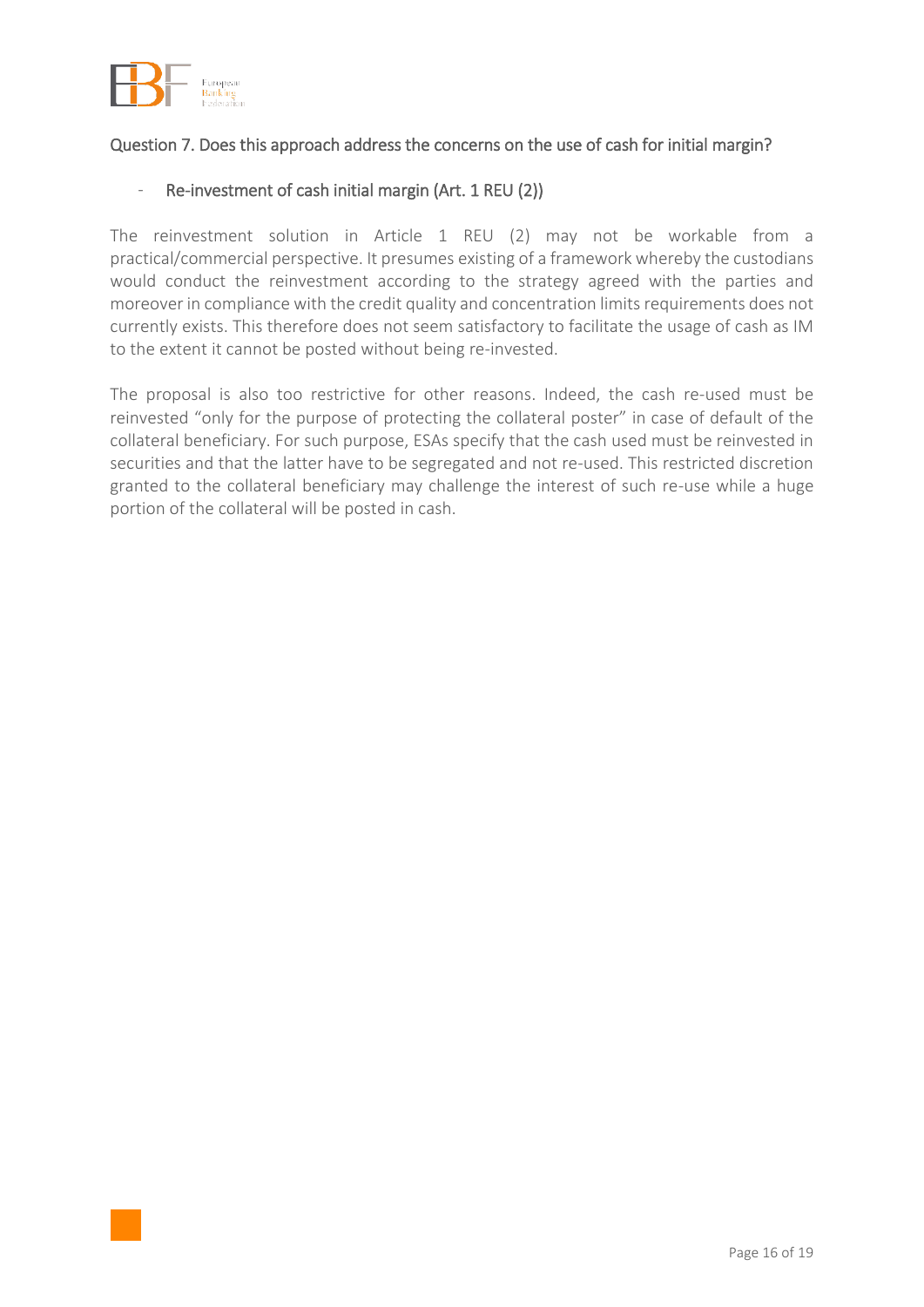

#### Question 8. Respondents are invited to comment on the requirements of this section concerning treatment of FX mismatch between collateral and OTC derivatives.

It should be possible to include the FX volatility in the initial margin calculation instead of using a standard haircut. Further, we would ask the ESAs to provide clarity on the meaning of the term "transfer currency", and "termination currency". Does it mean base currency and close out currency?

The EBF welcomes that no FX haircut will apply where VM is posted in cash. However, the FX haircuts applicable in all other cases creates prohibitive cost or alternatively an important operational burden on the collateral management should the collateral be posted in currency silos. We support the previous request to replace 8% haircut entirely and include currency mismatches in the IM model for those parties that collect IM.

Regarding FX currency mismatch it is inconsistent that the RTS exempt physically settled FX derivatives from the IM requirements in Art. 5 GEN, but at the same time introduce an 8% haircut as mentioned in paragraph 6 and 7 on page 57. Haircut addresses potential future loss on the value of the collateral. Given that the majority of the risk in a transaction typically is constituted by the FX transaction, it seems unnecessary to introduce haircut on collateral. Furthermore, the haircut of 8% ought to be lower for currency pairs with low volatility, e.g. when one currency is pegged to another.

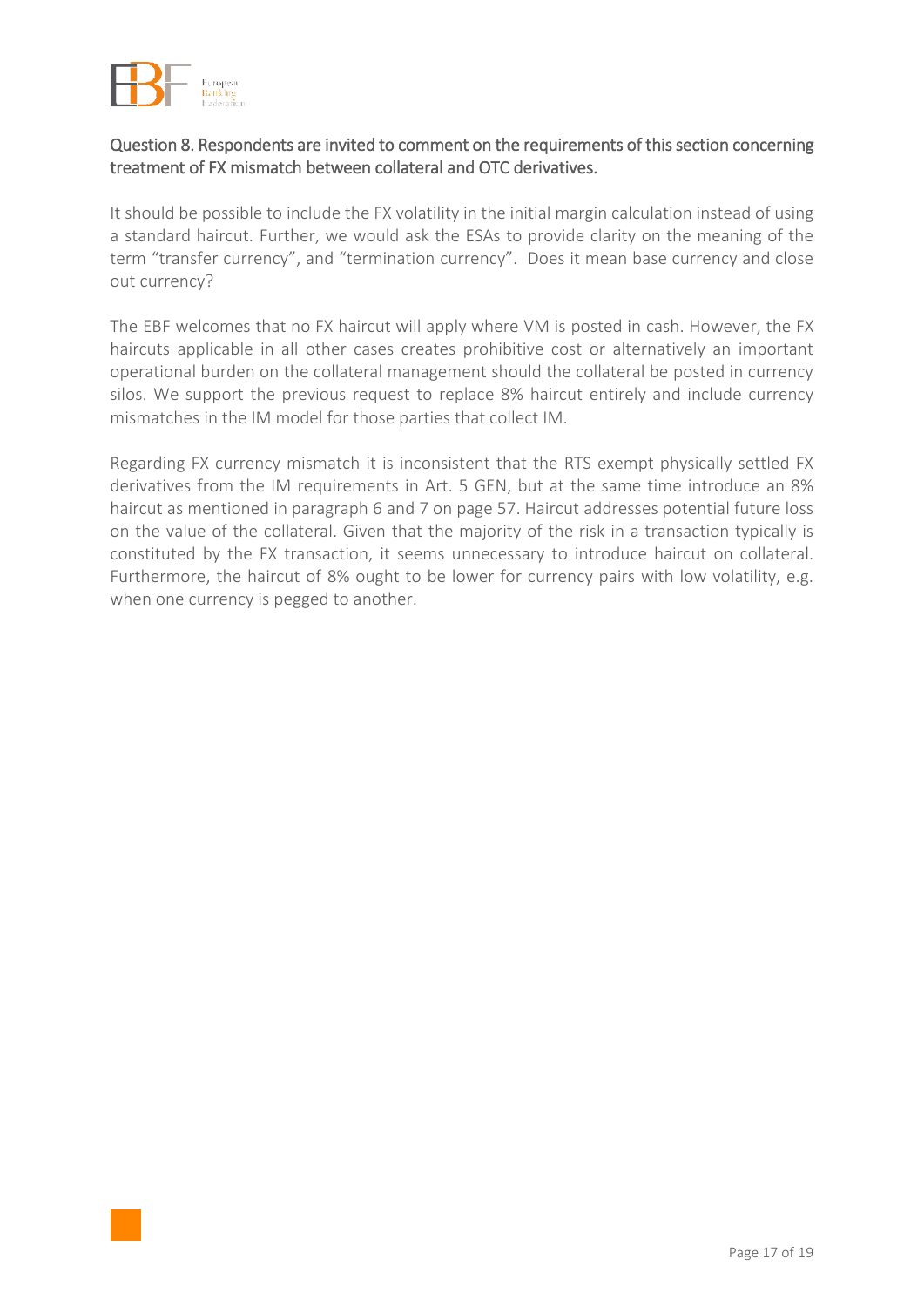

#### Other issues:

## 1. Intragroup exemption (pages 51 and 52)

Granting of intragroup exemptions is extremely vital to many European banks and entities with intragroup transactions. The current text is a significant improvement from the previous version where in principle existence of any insolvency law would have fulfilled the definition of legal impediment.

There are additional criteria on the condition referred to in Article 11(6) of EMIR under which the intragroup exemption is granted provided that "there is no practical or legal impediment to the transfer of own funds or repayment of liabilities between the counterparties". It is not clear at all how competent authorities will apply them and in fine will grant such exemption. In particular, we consider that it is necessary that further guidance is provided as to what type of legal or regulatory restrictions that are "in scope" to constitute restrictions that would prevent intragroup transactions from being exempted. In view of the general nature of Articles 2-4 IGT we believe that it could be useful in the future to have further guidance on these matters and to ensure that the criteria for granting exemptions are applied consistently across the member states. We note in this context that similar questions arise under CRR Article 8.1(d) and in relation to that provision the Commission has issued a report ("Legal Obstacles to the Free Movement of Funds between Institutions within a Single Liquidity Sub-Group") addressing certain specific potential legal obstacles and their relevance under CRR Article 8. We consider that similar guidance is required in relation to Article 11(5) to (10) of EMIR.

In terms of intragroup exemption, it could be added that an exemption has been granted in respect to either article 10 or article 113 (6) and (7) in the Regulation 575/2013 ("CRR") these structures should automatically benefit from the relevant intra-group exemptions of EMIR regulation. This would ensure legal certainty and simplify the procedures for competent authorities.

We also highlight that under EMIR, intragroup transactions only benefit from the exemption from Art. 11(3) where the conditions in Art. 3 and Art. 11(5) to (10) are met. ESMA's questions and answers on the implementation of EMIR make clear that the intragroup exemption is not available for transactions between an FC or NFC+ and a counterparty established in a non-EU country unless and until the Commission has adopted an implementing act on equivalence in relation to that non-EU jurisdiction under Art. 13(2) of EMIR.

There have been considerable delays in finalizing the equivalence assessments under Art. 13(2) of EMIR even in relation to the initial group of non-EU countries on which ESMA has already delivered technical advice to the Commission. It is also clear that it will be some time before such an equivalence assessment can be adopted by the Commission for many countries as this will be dependent on their rate of progress in implementing the G20 derivatives agenda.

In addition, it is currently unclear whether equivalence assessments under Art. 13(2) of EMIR will include provisions for partial or conditional determinations of equivalence as envisaged by ESMA's advice and whether or how any such determinations will affect the intragroup